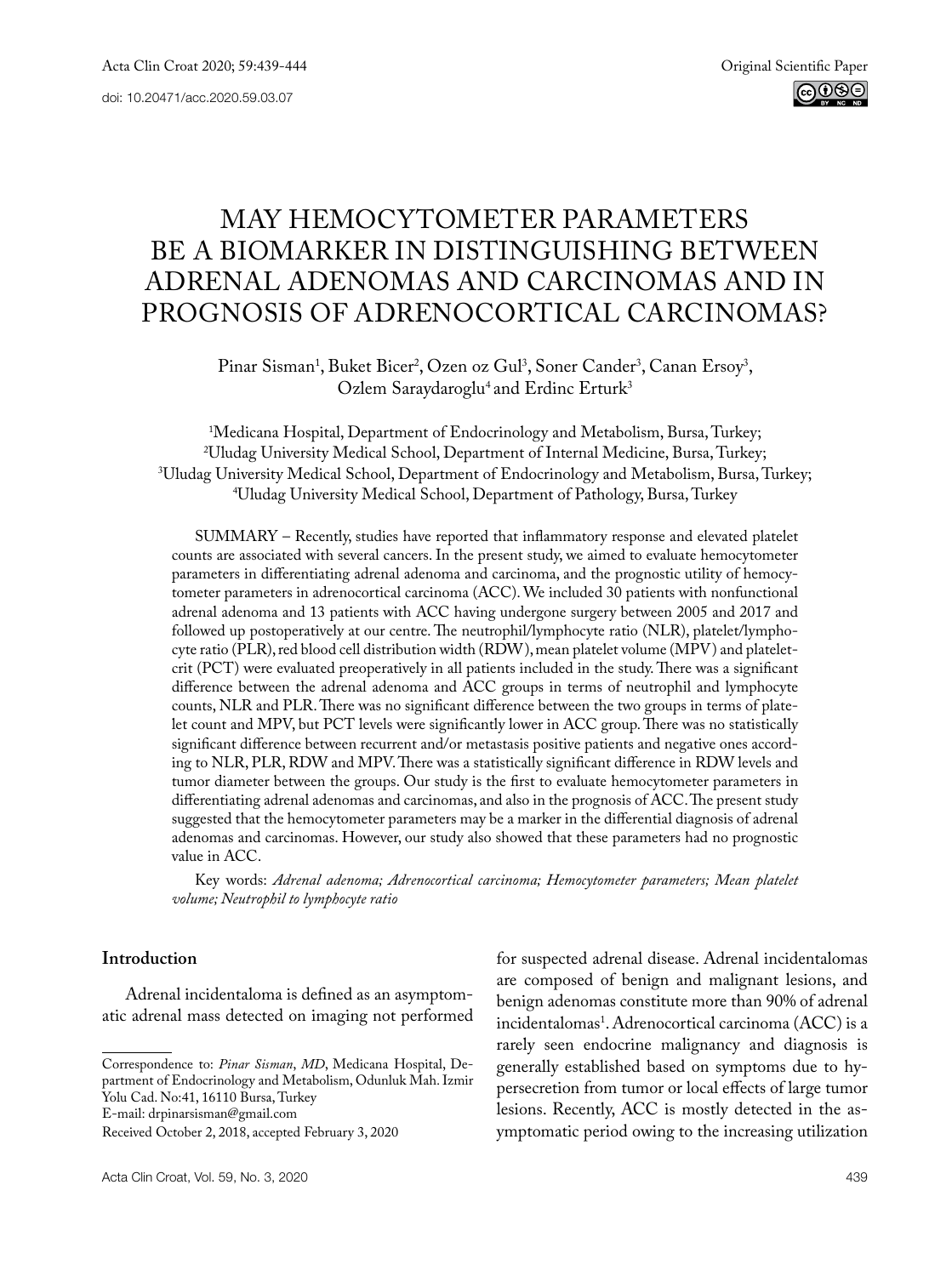of imaging methods2 . When adrenal mass is detected on imaging, it is recommended to establish whether the adrenal mass is benign or malignant. For this purpose, performing computed tomography (CT) may be recommended. Taking biopsy material from the mass is not recommended due to the risk of implantation of tumor cells into the surrounding tissues. Until now, no biochemical parameter clearly indicating whether an adrenal mass is benign or malignant has been identified<sup>3</sup>.

Recently, the relationship between some of the hemocytometer parameters and cancer has been investigated4 . The neutrophil/lymphocyte ratio (NLR), platelet/lymphocyte ratio (PLR), red blood cell distribution width (RDW) and mean platelet volume (MPV) are the most studied parameters<sup>3</sup>. Platelets play a pivotal role in many steps of cancer development, such as tumor growth, invasion, aberrant angiogenesis, and metastasis due to the interaction with tumor cells<sup>6</sup>. Platelets are rich in growth factors including platelet-derived growth factor and transforming growth factor-β. These factors are often produced by tumor cells and contribute to tumor progression7 . Elevated platelets have been shown to be associated with poor prognosis in several cancers including gastric cancer, colorectal cancer, pancreatic cancer and gynecologic cancers. Since total platelet count depends on the balance between platelet production and consumption, platelet volume indices are more frequently used<sup>8</sup>. MPV, the most commonly used measure of platelet size, is an indicator of activated platelets. Altered MPV levels were found in a wide range of cancers such as gastric cancer, colon cancer, lung cancer, breast cancer and ovarian cancer<sup>7</sup>.

The relationship between inflammation and malignancies has been known for years. Inflammation plays a role in cancer proliferation, angiogenesis and invasion. Since NLR is a biomarker of inflammation, many recent studies have shown an association between NLR and various types of cancer<sup>4,9</sup>. In the present study, we aimed to evaluate hemocytometer parameters in differentiating adrenal adenoma and carcinoma, and the prognostic utility of hemocytometer parameters in ACC.

### **Patients and Methods**

The study included 13 ACC patients and 30 patients with nonfunctional adrenal adenoma having undergone surgery during the 2005-2017 period, with postoperative follow up at our centre. All study patients were evaluated for Cushing syndrome, primary hyperaldosteronism and pheochromocytoma. Cushing syndrome was diagnosed in patients with serum cortisol >1.8 µg/dL following 1 mg dexamethasone suppression test or 2 days of low-dose dexamethasone suppression test and in patients with suppressed serum adrenocorticotropic hormone (ACTH) levels (<5 pg/ mL). Hyperaldosteronism was excluded if the plasma renin activity (PRA)/aldosterone ratio was <30. Similarly, pheochromocytoma was excluded in patients with normal plasma metanephrine and normetanephrine levels. Patients with Cushing syndrome, hyperaldosteronism and pheochromocytoma were excluded. The study was approved by the institutional Ethics Committee. Data on age, sex, preoperative biochemical testing and radiological imaging results of the patients included in the study were obtained from patient files. Preoperative CT was used to assess adrenal mass diameter based on the shortest and longest diameters. In addition, archival files of ACC patients were reviewed and data on tumor diameter on pathologic examination studied. Tumor diameter was evaluated based on the long and short diameters on postoperative pathologic examination. In patients with ACC, data were also collected on recurrence and metastasis development during postoperative follow up.

Patients were divided into groups with adrenal adenomas and carcinomas. The latter were further divided into two subgroups of patients with and without recurrence/metastasis. Hemoglobin, hematocrit, neutrophils, lymphocytes, platelet count, NLR, PLR, RDW, platelet distribution width (PDW), MPV and plateletcrit (PCT) performed in the last five days before operation were evaluated in all patients included in the study. The PCT = platelet count x MPV/10000 formula was used for  $PCT$  calculation<sup>10</sup>.

### *Statistical analysis*

Statistical evaluations were performed using IBM SPSS version 21 (IBM Acquires SPSS Inc., Somers, NY, USA). The  $\chi^2$ -test was used for comparison of categorical data, whereas the Mann-Whitney U test or Student's t-test was used for comparison of numerical data, as appropriate. Spearman correlation analysis was applied for correlation analyses. Demographic characteristics and preoperative frequency data were ex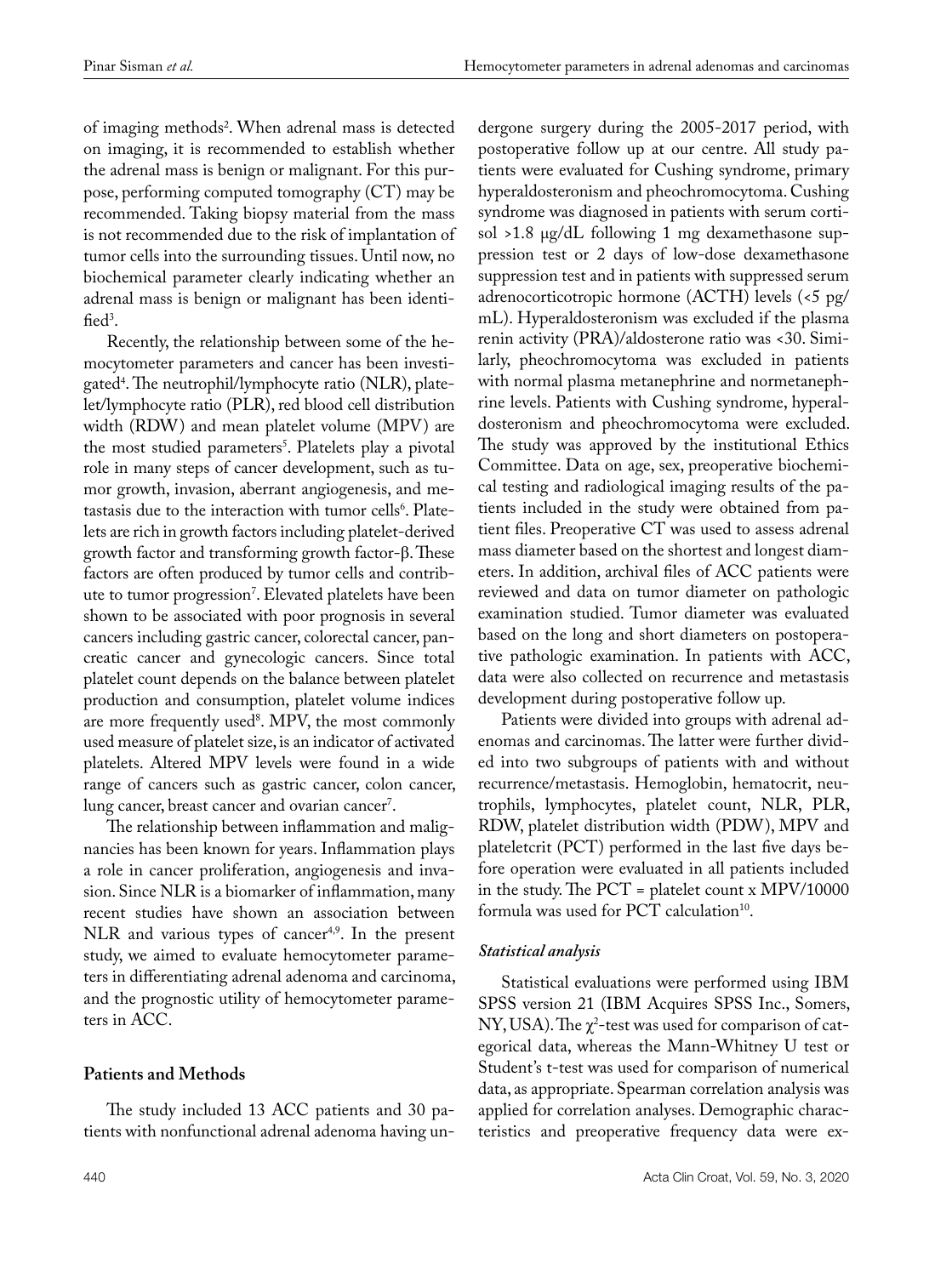pressed as mean and standard deviation (SD) and percent  $(\%)$  where appropriate. A p value <0.05 was considered statistically significant.

# **Results**

A total of 43 patients, 30 patients with nonfunctional adrenal adenomas and 13 patients with ACC, were included in the study. There were 27 (62.7%) female and 16 (37.3%) male patients, mean age at diagnosis 53.5±11.4 years. Demographic characteristics of the patients are shown in Table 1.

Of the 30 patients with adrenal adenoma included in the study, there were seven (23.3%) male and 23 (76.7%) female patients, mean age at diagnosis 53.0±11.2 years. The mean longest tumor diameter was 33.6±13.8 mm and 38.2±20.7 mm recorded on preoperative radiological evaluation and postoperative pathologic examination of patients, respectively. Of the 13 patients with ACC included in the study, there were nine (69.2%) male and four (30.8%) female patients, mean age at diagnosis 54.61±12.16 years. The mean longest tumor diameter was 73.4±51.1 mm on preoperative radiological evaluation and 80.3±55.8 mm on postoperative pathologic examination.

There was no significant age difference between adrenal adenoma and ACC groups. Hemoglobin and hematocrit levels were statistically lower and RDW levels higher in patients with ACC. However, there was no significant difference according to RBC level between the two groups. The mean neutrophil level was 5577±3287 K/µL in the adrenal adenoma group and  $7452\pm2396$  K/ $\mu$ L in the ACC group. The mean lymphocyte level was 2498±1179 K/µL and  $1420\pm0.687$  K/ $\mu$ L in the adrenal adenoma and ACC group, respectively. There was a significant betweengroup difference according to neutrophil, lymphocyte, NLR and PLR values. In our study, platelet count, MPV and PCT were also compared between the two groups. There was no significant between-group difference according to platelet count and MPV, but PCT levels were significantly lower in the ACC group.

During follow up, locoregional recurrence was observed in one patient, distant metastasis in two patients, and both locoregional recurrence and distant metastasis were observed in two patients. NLR, PLR, RDW and MPV values were 4.10±1.45, 204.77±70.76,  $17.46\pm1.38$  and  $7.74\pm0.73$  in patients with recurrent

*Table 1. Relationship between diagnosis and hematologic parameters*

|                                    | Adrenal         | Adrenocortical  |       |
|------------------------------------|-----------------|-----------------|-------|
|                                    | adenoma         | carcinoma       | p     |
|                                    | $(n=30)$        | $(n=13)$        |       |
| Age at<br>diagnosis (yrs)          | $53.0 \pm 11.2$ | $54.6 \pm 12.1$ | 0.62  |
| Sex:                               |                 |                 |       |
| Male (%)                           | 7(23.3)         | 9(69.2)         |       |
| Female (%)                         | 23 (76.7)       | 4(30.8)         | 0.007 |
| Neutrophil<br>count $(K/\mu L)$    | 5577±3287       | 7452±2396       | 0.03  |
| Lymphocyte<br>count $(K/\mu L)$    | 2498±1179       | 1420±0.687      | 0.001 |
| Platelet count<br>$(K/\mu L)$      | 260.7±57.6      | 259.3±109.6     | 0.26  |
| Neutrophil/<br>lymphocyte<br>ratio | $2.4 \pm 1.4$   | $7.9 \pm 6.1$   | 0.001 |
| Platelet/<br>lymphocyte<br>ratio   | $127.2 + 57.1$  | 221.9±112.4     | 0.006 |
| RDW (%)                            | $14.8 \pm 1.7$  | $16.5 \pm 1.5$  | 0.006 |
| MPV (fL)                           | $8.5 \pm 1.7$   | $8.4 \pm 1.1$   | 0.83  |
| PCT (%)                            | $0.22 \pm 0.05$ | $0.17 \pm 0.02$ | 0.01  |
| PDW (%)                            | $17.1 \pm 1.2$  | $17.0 \pm 1.8$  | 0.95  |
| Hemoglobin<br>(g/dL)               | $13.3 \pm 1.4$  | $12.1 \pm 1.7$  | 0.03  |
| Hematocrit<br>(%)                  | $40.0 \pm 4.1$  | $36.9{\pm}5.3$  | 0.04  |
| Mean cell<br>volume<br>(MCV)       | $87.7 + 4.1$    | $84.8 \pm 7.9$  | 0.06  |
| $RBC (M/\mu U)$                    | $4.5 \pm 0.5$   | $4.3 \pm 0.6$   | 0.25  |
| $WBC (K/\mu L)$                    | $8.6 \pm 3.2$   | $8.5 \pm 2.5$   | 0.98  |

RDW = red blood cell distribution width; MPV = mean platelet volume; PCT = plateletcrit; PDW = platelet distribution width; RBC = red blood cell; WBC = white blood cell

and/or metastatic disease, respectively. In patients without recurrence and/or metastasis, NLR, PLR, RDW and MPV values were 9.24±6.74, 232.62±135.97, 15.98±1.47 and 8.85±1.18, respectively. There was no statistically significant difference according to NLR, PLR, RDW and MPV between recurrent and/or metastasis positive patients and negative ones. There was a statistically significant difference in RDW levels and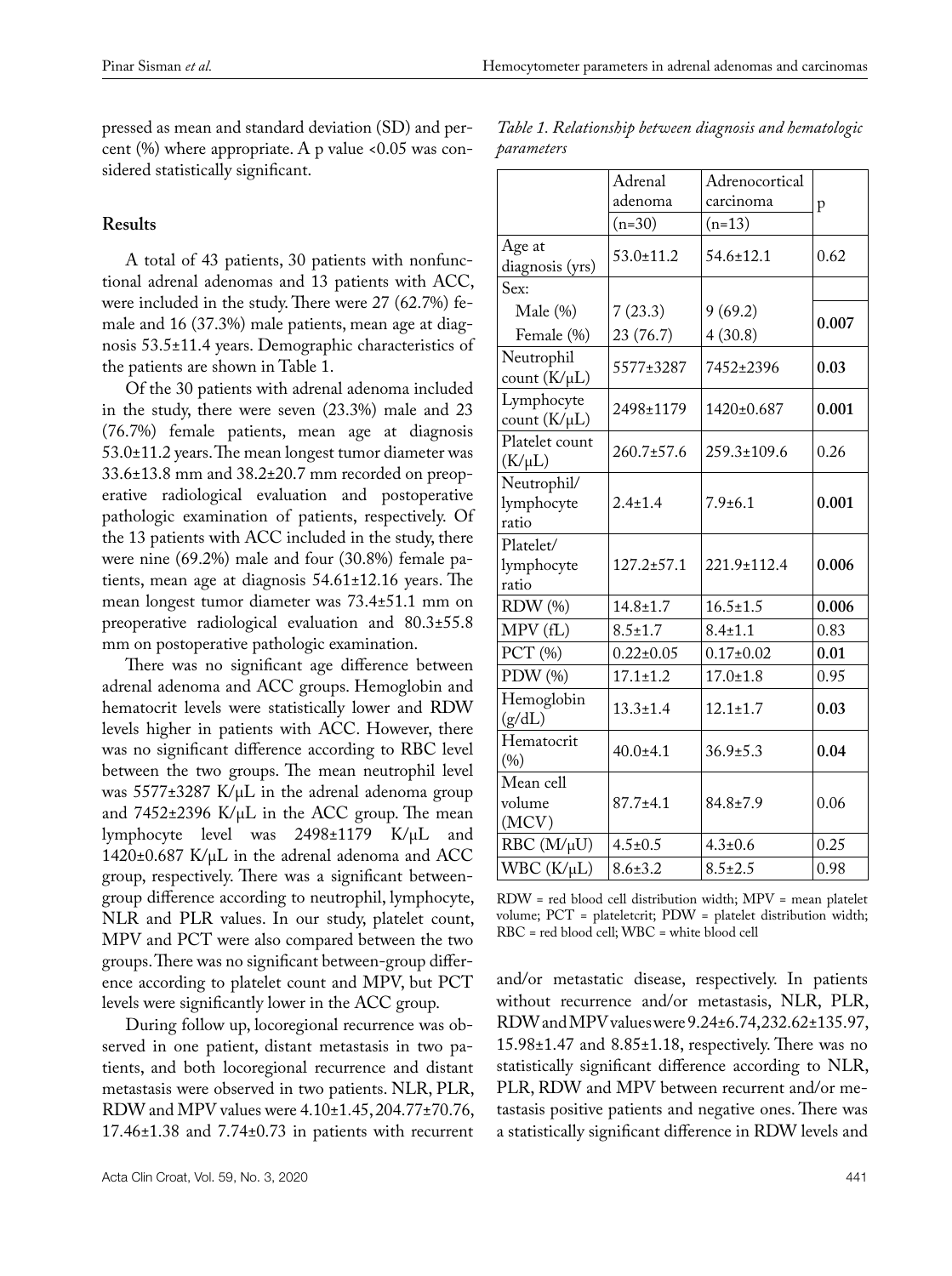|                           | Recurrence<br>/metastasis+<br>$(n=5)$ | Recurrence<br>/metastasis-<br>$(n=8)$ | p    |
|---------------------------|---------------------------------------|---------------------------------------|------|
| Age at<br>diagnosis (yrs) | $55.40 \pm 11.30$                     | 54,12±13.42                           | 1.00 |
| Gender, M/F               | 3/2                                   | 1/7                                   |      |
| NLR                       | $4.10 \pm 1.45$                       | $9.24 \pm 6.74$                       | 0.50 |
| PLR                       | $204.77 \pm 70.76$                    | $232.62 \pm 135.97$                   | 0.77 |
| RDW <sub>(</sub> %)       | $17.46 \pm 1.38$                      | $15.98 \pm 1.47$                      | 0.09 |
| <b>MPV</b>                | $7.74 \pm 0.73$                       | $8.85 \pm 1.18$                       | 1.10 |

*Table 2. Comparison of hematologic parameters according to adrenocortical carcinoma groups*

NLR = neutrophil/lymphocyte ratio; PLR = platelet/lymphocyte ratio; RDW = red blood cell distribution width; MPV = mean platelet volume

tumor diameter between the two groups (p=0.007) (Table 2).

# **Discussion**

Adrenal incidentaloma is defined as a mass detected in the adrenal gland on an imaging study performed for other reasons unrelated to adrenal disease. The prevalence of adrenal incidentaloma increases with age and is seen at an equal frequency in male and female individuals. The prevalence of adrenal incidentaloma is about 4% in the middle age group and ACC accounts for approximately 8% of all adrenal incidentalomas. When adrenal incidentaloma is found, determination of excess adrenal hormone hypersecretion and assessment of the possible tumor malignancy is suggested<sup>11</sup>.

Imaging modalities such as CT, magnetic resonance imaging (MRI) and 18F-FDG-PET are mostly preferred to differentiate benign and malignant tumors of the adrenal gland<sup>12</sup>. The majority of adrenal adenomas contain high fat. However, malignant adrenal lesions contain almost no fat. Hounsfield unit (HU) on non-contrast CT has high sensitivity and specificity in differentiating benign and malignant lesions. The pattern obtained after contrast enhancement (called washout) is also a good way to distinguish between benign and malignant tumors<sup>13</sup>. Adenomas demonstrate low attenuation on unenhanced CT (≤10 HU) and absolute enhancement washout of contrast ≥60% and/or relative washout ≥40% on contrast enhanced CT. Losing of signal in opposed-phased MRI is also diagnostic of adenoma<sup>14</sup>. Unenhanced measurements >30 HU on CT usually indicate ACC or pheochromocytoma. Large tumor size, heterogeneous enhancement, necrosis and invasion of adjacent organs are other features suggesting malignancy<sup>15</sup>.

Adrenocortical carcinomas are usually large (>6 cm), heterogeneous and aggressive tumors with necrosis, hemorrhage and calcifications in 30% of cases. Recurrence rate of ACC after surgery is high and prognosis is poor even in non-metastatic cases<sup>16</sup>. It is generally not possible to distinguish malignant tumors based only on clinical features. There is no well-known biochemical parameter predicting malignancy either. Fine needle aspiration biopsy is not useful in differentiating between adrenal adenoma and primary adrenal carcinoma<sup>11</sup>. Besides, in case of suspected ACC, fine needle aspiration biopsy should not be performed due to the risk of tumor spillage. It may be used to evaluate an indeterminate adrenal mass with a known primary  $t$ umor<sup>17</sup>. In our study, the mean longest diameter of tumors was 38.2±20.7 mm on postoperative pathologic examination in patients with adrenal adenoma. In the ACC group, pathologic examination showed a mean diameter of 80.3±55.8 mm.

Measuring the hemocytometer parameters is a relatively inexpensive and universally available method. Its implementation is easy and results are obtained quickly<sup>7</sup>. In recent years, it has been shown that hemostatic parameters may be beneficial both in benign-malignant differential diagnosis and in cancer prognosis<sup>4</sup>. In the study conducted by Cui *et al*., reduced PDW was demonstrated to be independently associated with prognosis of non-small cell lung cancer<sup>8</sup>. In another study, the relationship between MPV and clinicopathological characteristics of colorectal cancer was evaluated, demonstrating that MPV was elevated in colorectal cancer<sup>18</sup>. Gaitanidis *et al*. also showed PLR and MPV to be independent predictors of disease progression in pancreatic neuroendocrine tumors<sup>19</sup>. Similar to previous literature reports, Takeuchi *et al*. demonstrated that elevated PDW/platelet count significantly reduced disease-free survival in patients with breast cancer<sup>7</sup>. In our study, there was no significant difference between the adrenal adenoma and ACC groups according to platelet count and MPV, but PCT levels were significantly lower in the ACC group. Our results also showed that there was no statistically significant difference according to MPV levels between recurrence and/or metastasis positive patients and negative ones.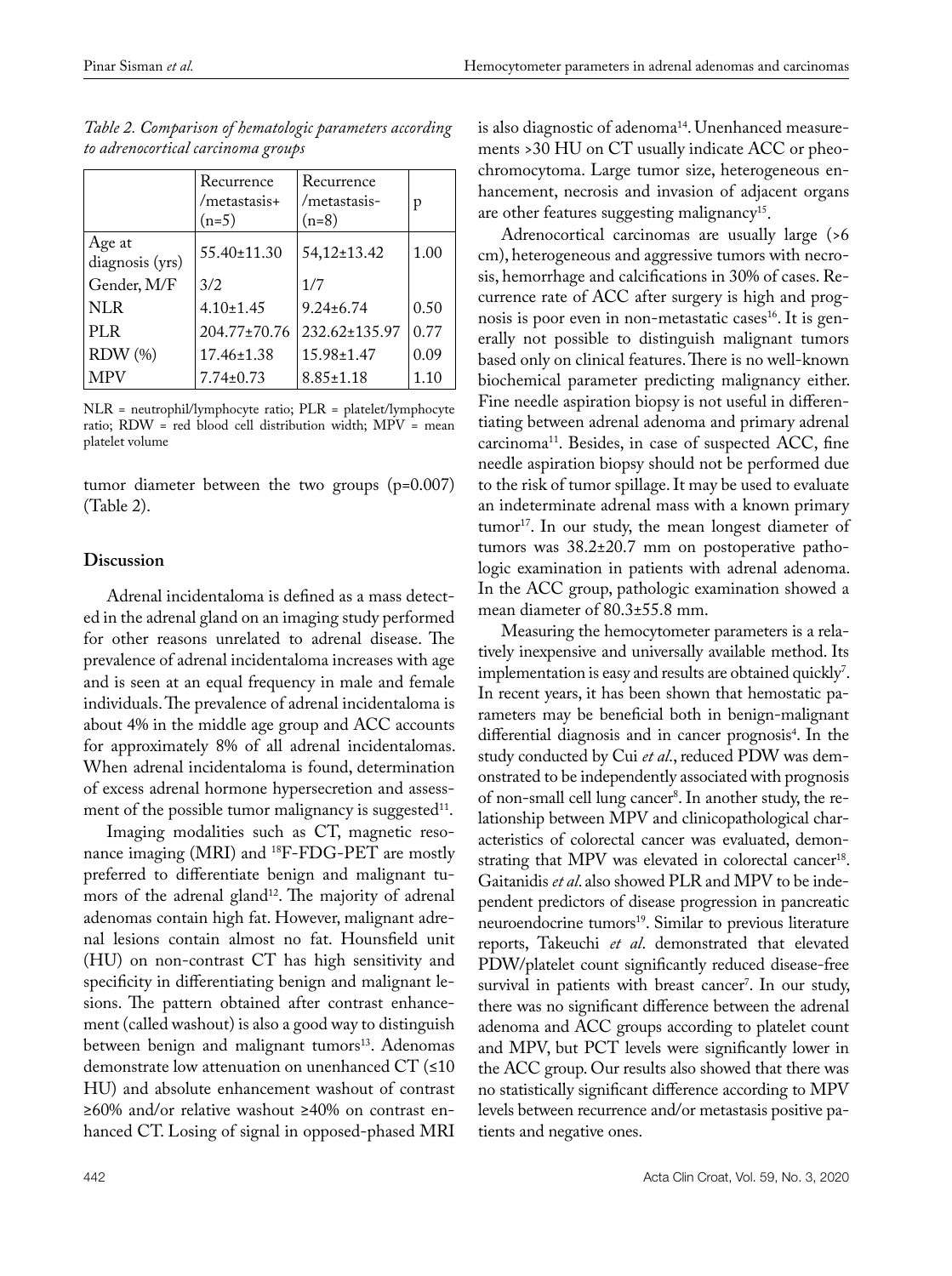Since inflammation plays a role in several steps of the carcinogenesis process, in recent years, NLR and PLR have been evaluated in various types of cancer<sup>9</sup>. Miyamoto *et al*. found preoperative NLR to be a useful predictor of both long-term and short-term outcomes in gastric cancer patients<sup>20</sup>. In a meta-analysis that included 8252 patients, NLR was found to be a promising prognostic biomarker for pancreatic cancer<sup>21</sup>. In another meta-analysis including 3028 patients, Li *et al*. have reported elevated PLR to be associated with unfavorable overall survival in pancreatic cancer<sup>22</sup>. RDW is also found as a strong predictor of all-cause mortality and cancer progression in prostate cancer<sup>23</sup>.

On the other hand, Yaylacı *et al*. did not find any significant relationship between benign nodular goiter and papillary thyroid carcinoma in terms of NLR and MPV24. In addition to the contradictory results of previous studies, Ozyalvaclı and Yasar report on a multitude of factors affecting standardization of MPV measurement, such as blood drawing by venipuncture, type and amount of anticoagulant in the blood collection tube, and time elapsed from blood drawing to testing<sup>25</sup>. In our study, there were significant differences between the patients with adrenal adenomas and ACC according to neutrophil, lymphocyte, NLR and PLR. However, when NLR and PLR were compared between recurrent and/or metastasis positive patients and negative ones, no significant difference was found.

Because the majority of adrenal masses are benign adenomas, identification of novel markers for use in the preoperative period to determine whether suspected adrenal masses are benign or malignant is important. The limitations of the present study were the small number of patients and the single-centre study design. The retrospective nature of the study may also be considered as a limitation of the study. Despite these limitations, our study was the first to evaluate hemocytometer parameters in differentiating adrenal adenomas and carcinomas, as well as its potential role in the prognosis of ACC.

According to many studies in the literature, NLR, PLR, RDW and MPV seem to be associated with poor outcomes in various types of cancer. However, the studies investigating these markers are very heterogeneous and there are a number of studies advocating countervailing opinion. The present study suggested that the hemocytometer parameters may be a marker in the differential diagnosis of adrenal adenomas and carcinomas. However, our study also showed that these

parameters were not useful in the prognosis of ACC. We think that more comprehensive studies in larger patient series may reveal the significance of these parameters in the diagnosis and prognosis of ACC more clearly and definitely.

# **References**

- 1. Sahdev A. Recommendations for the management of adrenal incidentalomas: what is pertinent for radiologists? [Br J Radiol.](https://www.ncbi.nlm.nih.gov/pubmed/?term=1.%09Sahdev+A.+Recommendations+for+the+management+of+edrenal+incidentalomas%3A+what+is+pertinent+for+radiologists%3F.) 2017;90(1072):20160627. doi: 10.1259/bjr.20160627. Epub 2017 Feb 9.
- 2. Şişman P, Şahin AB, Peynirci H, Cander S, Gül ÖÖ, Ertürk E, Ersoy C. Adrenocortical carcinoma: single center experience. Turk J Urol. 2017;43(4):462-9.
- 3. Fassnacht M, Arlt W, Bancos I, Dralle H, Newell-Price J, Sahdev A, Tabarin A, Terzolo M, Tsagarakis S, Dekkers OM. Management of adrenal incidentalomas: European Society of Endocrinology Clinical Practice Guideline in collaboration with the European Network for the Study of Adrenal Tumors. Eur J Endocrinol. 2016 Aug;175(2):G1-G34. doi: 10.1530/ EJE-16-0467.
- 4. Goh BK, Chok AY, Allen JJ, Quek R, Teo MC, Chow PK, *et al*. Blood neutrophil-to-lymphocyte and platelet-to-lymphocyte ratios are independent prognostic factors for surgically resected gastrointestinal stromal tumors. Surgery. 2016;159:1146-56.
- 5. Berger JS, Eraso LH, Xie D, Sha D, Mohler ER. Mean platelet volume and prevalence of peripheral artery disease, the National Health and Nutrition Examination Survey, 1999-2004. Atherosclerosis. 2010;213:586-91.
- 6. Bambace NM, Holmes CE. The platelet contribution to cancer progression. J Thromb Haemost. 2011;9(2):237-49.
- 7. [Takeuchi H](https://www.ncbi.nlm.nih.gov/pubmed/?term=Takeuchi H%5BAuthor%5D&cauthor=true&cauthor_uid=29216259), [Abe M](https://www.ncbi.nlm.nih.gov/pubmed/?term=Abe M%5BAuthor%5D&cauthor=true&cauthor_uid=29216259), [Takumi Y](https://www.ncbi.nlm.nih.gov/pubmed/?term=Takumi Y%5BAuthor%5D&cauthor=true&cauthor_uid=29216259), [Hashimoto T](https://www.ncbi.nlm.nih.gov/pubmed/?term=Hashimoto T%5BAuthor%5D&cauthor=true&cauthor_uid=29216259), [Kobayashi R,](https://www.ncbi.nlm.nih.gov/pubmed/?term=Kobayashi R%5BAuthor%5D&cauthor=true&cauthor_uid=29216259) [Osoegawa A,](https://www.ncbi.nlm.nih.gov/pubmed/?term=Osoegawa A%5BAuthor%5D&cauthor=true&cauthor_uid=29216259) [Miyawaki M](https://www.ncbi.nlm.nih.gov/pubmed/?term=Miyawaki M%5BAuthor%5D&cauthor=true&cauthor_uid=29216259), [Okamoto T,](https://www.ncbi.nlm.nih.gov/pubmed/?term=Okamoto T%5BAuthor%5D&cauthor=true&cauthor_uid=29216259) [Sugio K.](https://www.ncbi.nlm.nih.gov/pubmed/?term=Sugio K%5BAuthor%5D&cauthor=true&cauthor_uid=29216259) The prognostic impact of the platelet distribution width-to-platelet count ratio in patients with breast cancer. [PLoS One.](https://www.ncbi.nlm.nih.gov/pubmed/29216259) 2017 Dec 7;12(12):e0189166. doi: 10.1371/journal.pone.0189166. eCollection 2017.
- 8. [Cui MM](https://www.ncbi.nlm.nih.gov/pubmed/?term=Cui MM%5BAuthor%5D&cauthor=true&cauthor_uid=28615714), [Li N](https://www.ncbi.nlm.nih.gov/pubmed/?term=Li N%5BAuthor%5D&cauthor=true&cauthor_uid=28615714), [Liu X,](https://www.ncbi.nlm.nih.gov/pubmed/?term=Liu X%5BAuthor%5D&cauthor=true&cauthor_uid=28615714) [Yun ZY](https://www.ncbi.nlm.nih.gov/pubmed/?term=Yun ZY%5BAuthor%5D&cauthor=true&cauthor_uid=28615714), [Niu Y](https://www.ncbi.nlm.nih.gov/pubmed/?term=Niu Y%5BAuthor%5D&cauthor=true&cauthor_uid=28615714), [Zhang Y,](https://www.ncbi.nlm.nih.gov/pubmed/?term=Zhang Y%5BAuthor%5D&cauthor=true&cauthor_uid=28615714) [Gao B](https://www.ncbi.nlm.nih.gov/pubmed/?term=Gao B%5BAuthor%5D&cauthor=true&cauthor_uid=28615714), [Liu T,](https://www.ncbi.nlm.nih.gov/pubmed/?term=Liu T%5BAuthor%5D&cauthor=true&cauthor_uid=28615714) [Wang RT.](https://www.ncbi.nlm.nih.gov/pubmed/?term=Wang RT%5BAuthor%5D&cauthor=true&cauthor_uid=28615714) Platelet distribution width correlates with prognosis of non-small cell lung cancer. [Sci Rep.](https://www.ncbi.nlm.nih.gov/pubmed/28615714) 2017 Jun 14;7(1):3456. doi: 10.1038/s41598-017-03772-z.
- 9. Zhang J, Zhang HY, Li J, Shao XY, Zhang CX. The elevated NLR, PLR and PLT may predict the prognosis of patients with colorectal cancer: a systematic review and meta-analysis. Oncotarget. 2017;8(40):68837-46. doi: 10.18632/oncotarget.18575. eCollection 2017 Sep 15.
- 10. Giacomini A, Legovini P, Gessoni G, Antico F, Valverde S, Salvadego MM, *et al*. Platelet count and parameters determined by the Bayer ADVIA 120 in reference subjects and patients. Clin Lab Haematol 2001;23:181-6.
- 11. Lee JM, Kim MK, Ko SH, Koh JM, Kim BY, Kim SW, *et al*. Clinical guidelines for the management of adrenal incidentaloma. Endocrinol Metab. 2017;32(2):200-18.